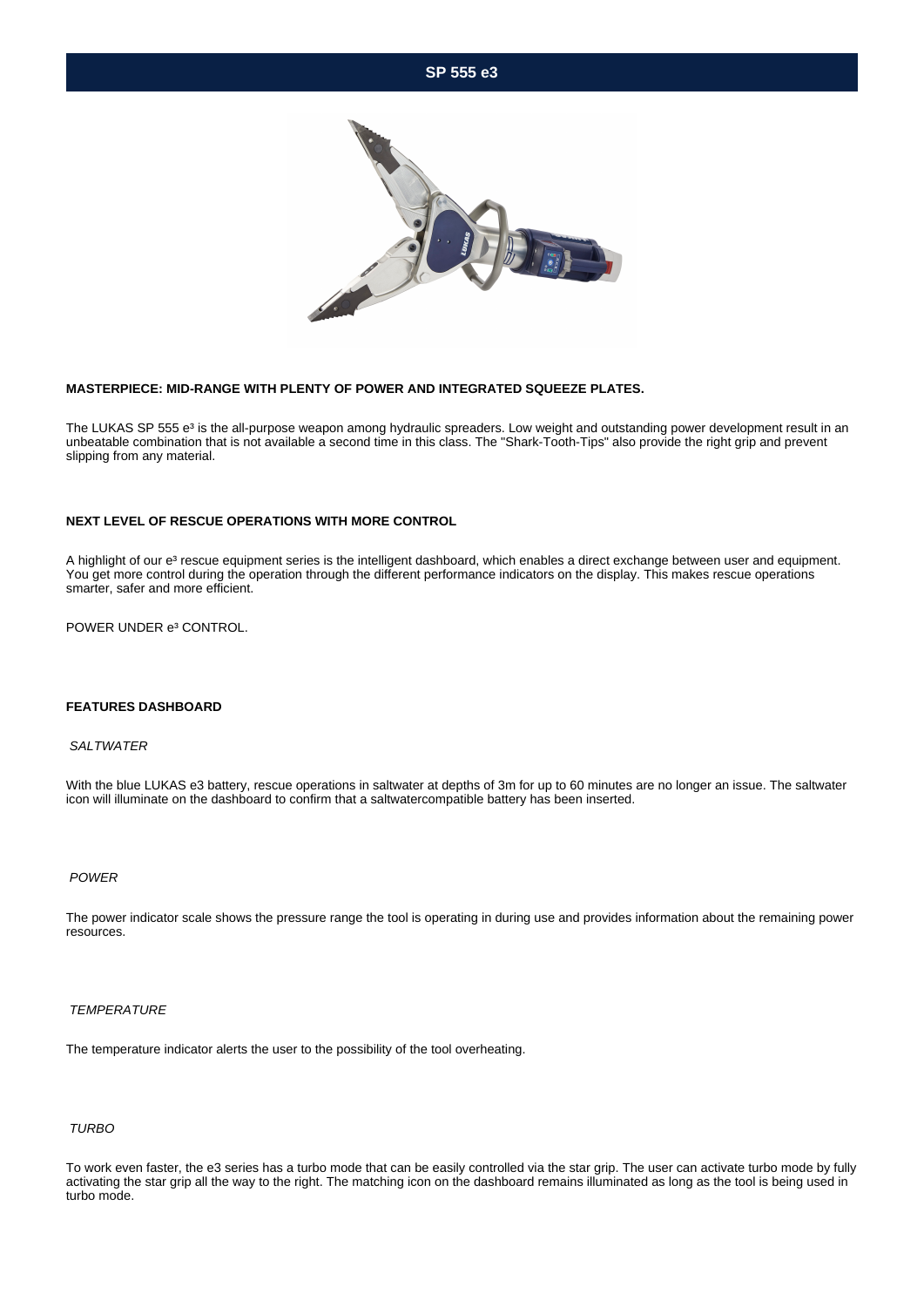## **CAPACITY**

The rescue tool communicates with the LUKAS rescue battery via built-in software and provides the user with information about the battery's remaining capacity. The charge level indicator is used to simplify monitoring of the battery's remaining capacity and ensures that the user can swap out the battery in a timely manner.

## STAR GRIP

When the star grip is turned, the respective direction indicator lights up as long as the grip is turned in this direction. It shows the user at the moment of the work step whether the device is currently opening or closing.